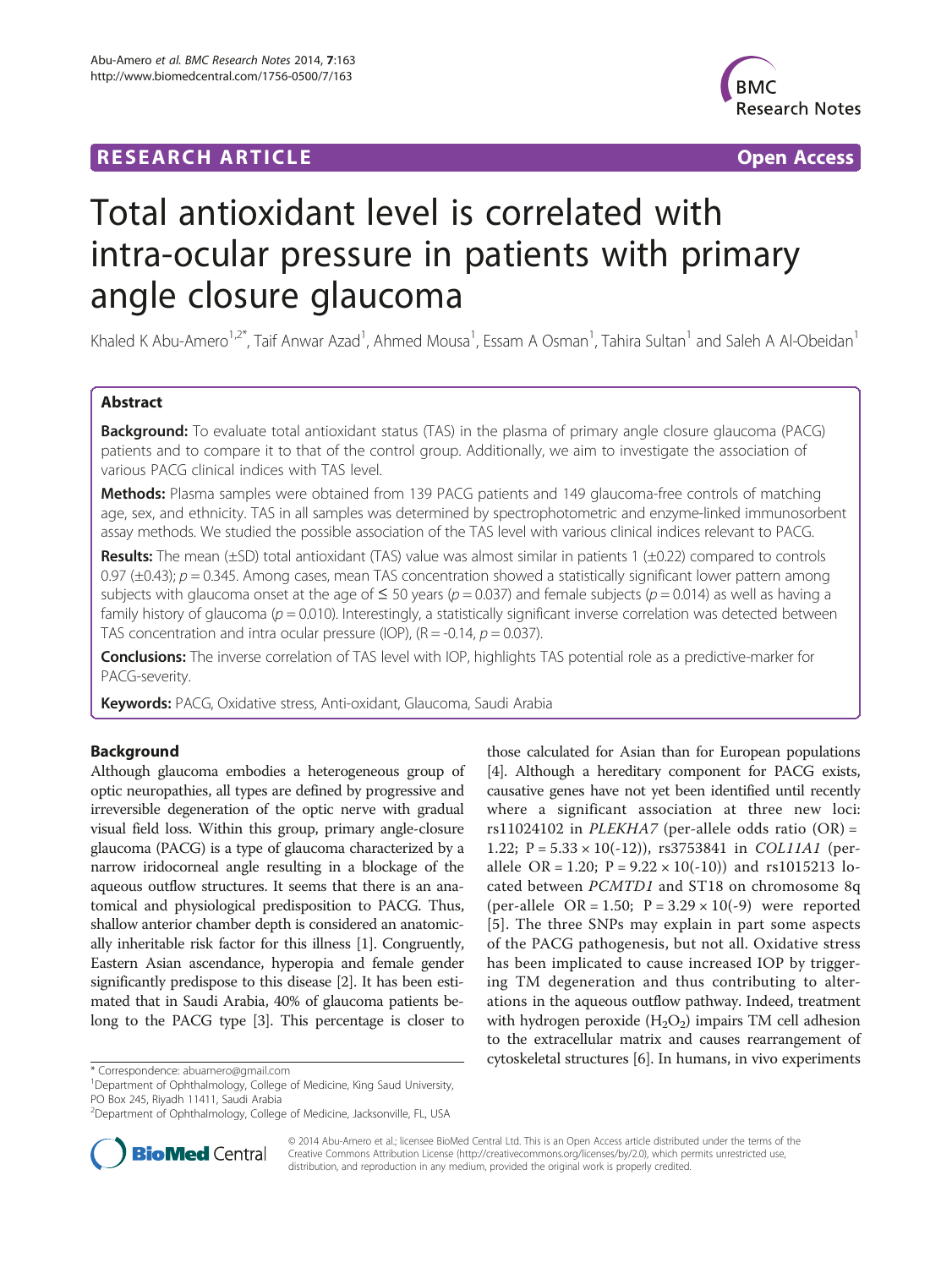demonstrated that oxidative DNA damage is significantly more abundant in the TM cells of glaucoma patients. Additionally, both increased IOP and visual field damage were significantly related to the amount of oxidative DNA damage affecting TM cells [\[6,7](#page-4-0)]. The antioxidant status of biologic samples is regarded as an indicator of oxidative stress, and the measurement of total antioxidant status (TAS) is one of the most commonly used and useful procedures to test for prediction of oxidative status [[8\]](#page-5-0). Here, we investigated the total antioxidant status as a possible contributor and potential marker for PACG.

## Methods

## Study population

The study adheres to the tenets of the Declaration of Helsinki, and all participants signed an informed consent. The study was approved by the College of Medicine Ethical Committee (approval number # 08-657). Saudi Arab participants with clinically diagnosed PACG and healthy controls were recruited into the study at King Abdulaziz University Hospital (KAUH) in Riyadh, Saudi Arabia.

We recruited 139 Saudi PACG patients (cases) who satisfied strict clinical criteria for PACG which includes the following: at least three of the following: 1) clinical documentation of angle closure, defined as the presence of appositional or synnechial closure of the anterior chamber angle involving at least 270 degrees by gonioscopy in either eye; 2) intraocular pressure elevated to a level ≥21 mmHg measured by Goldmann applanation tonometry; 3) evidence of characteristic glaucomatous optic disk damage with excavation of the disc causing a cup-to-disk ratio (c/d) vertically of at least 0.70 in at least one eye; and 4) characteristic peripheral visual field loss including nerve fiber bundle defects (nasal step, arcuate scotoma, paracentral scotoma) or advanced visual field loss (central and/or temporal island of vision) as tested by Humphrey Field Analyzer in those patients with vision better than 20/200 or Goldmann Manual Perimetry in those with worse vision.

Exclusion criteria included: 1) secondary angle closure glaucoma; 2) presence of pseudoexfoliation syndrome even if coexistent with angle closure; 3) another cause of optic nerve injury affecting either eye; 4) significant visual loss in both eyes not associated with glaucoma; 5) inability to visualize the fundus for optic disk assessment; or 6) refusal to participate.

Patients were recruited from the glaucoma clinic at King Abdulaziz University Hospital (KAUH) after signing an informed consent approved by the institutional review board (proposal number # 08-657).

A second group  $(n = 149)$  of healthy Saudi Arabs controls (Controls group) free from glaucoma by examination were recruited. Entry criteria for those subjects were age >40, normal IOP, open angles on gonioscopy, and normal optic nerves on examination.

### Plasma preparation and storage

Blood samples were collected in EDTA (ethylenediaminetetraacetic acid) tubes. The tubes were centrifuged at 5500 xg for 5 min. The plasma layer was separated and stored at -80°C until use and the Buffy layer was used for DNA extraction.

#### Plasma total antioxidant status

A widely used colorimetric-based assay available from Randox (Randox Laboratories Ltd, UK) was used to evaluate the plasma total antioxidant status. The assay involves brief incubation of ABTS® (2,2′-Azinobis-di [3-ethylbenzthiazoline sulphonate]) with peroxidase (metmyoglobin) and hydrogen peroxide, resulting in the generation of ABTS<sup>®+</sup> radical cations. The method detects a reduction in the generation of the  $ABTS^{*+}$  radical cations by plasma antioxidants, and the decrease in the generation of ABTS<sup>®+</sup> radical cations is proportional to their total antioxidant concentration. The assay was performed in duplicate on an automated biochemical analyzer, ChemWell-T (Awareness Technology Inc., FL, USA), as per the manufacturer's instructions (Randox Laboratories, UK). The analyzer was programmed using a ChemWell-T Assay Editor in the standard assay mode to add 200 μl of chromogen (metmyoglobin and ABTS®) and 4 μl of plasma sample/standard control/distilled water, incubate at 37°C for 10s, and read at 630 nm. This was followed by the addition of 40 μl of substrate (hydrogen peroxide in stabilized form), incubation at 37°C for exactly 3 min, and measuring absorbance at 630 nm. A standard control (6-hydroxy-2,5,7,8-tetramethylchroman-2carboxylic acid) provided in the kit (Cat. No. NX 2332: lot specific concentration = 2.08 mmol/L) was used for calibration. The total antioxidant status (TAS) was expressed as mmol/L.

## Statistical analysis

Statistical analysis was performed using SPSS version 19.0 (IBM Corp., Armonk, New York, USA). Descriptive analysis was conducted to describe the distribution of the sample by major clinical and demographic study indices. Shapiro test was applied to investigate whether continuous variables were normally distributed. Pearson correlation coefficient was calculated to investigate potential correlations between the TAS value and different clinical and demographic indices (Spearman test when indicated). Student's T test was used to compare the mean TAS between cases and control across groups, while Mann Whitney U test was used to compare the mean TAS within groups (between different categories of severity). A  $p$ -value of <0.05 was considered of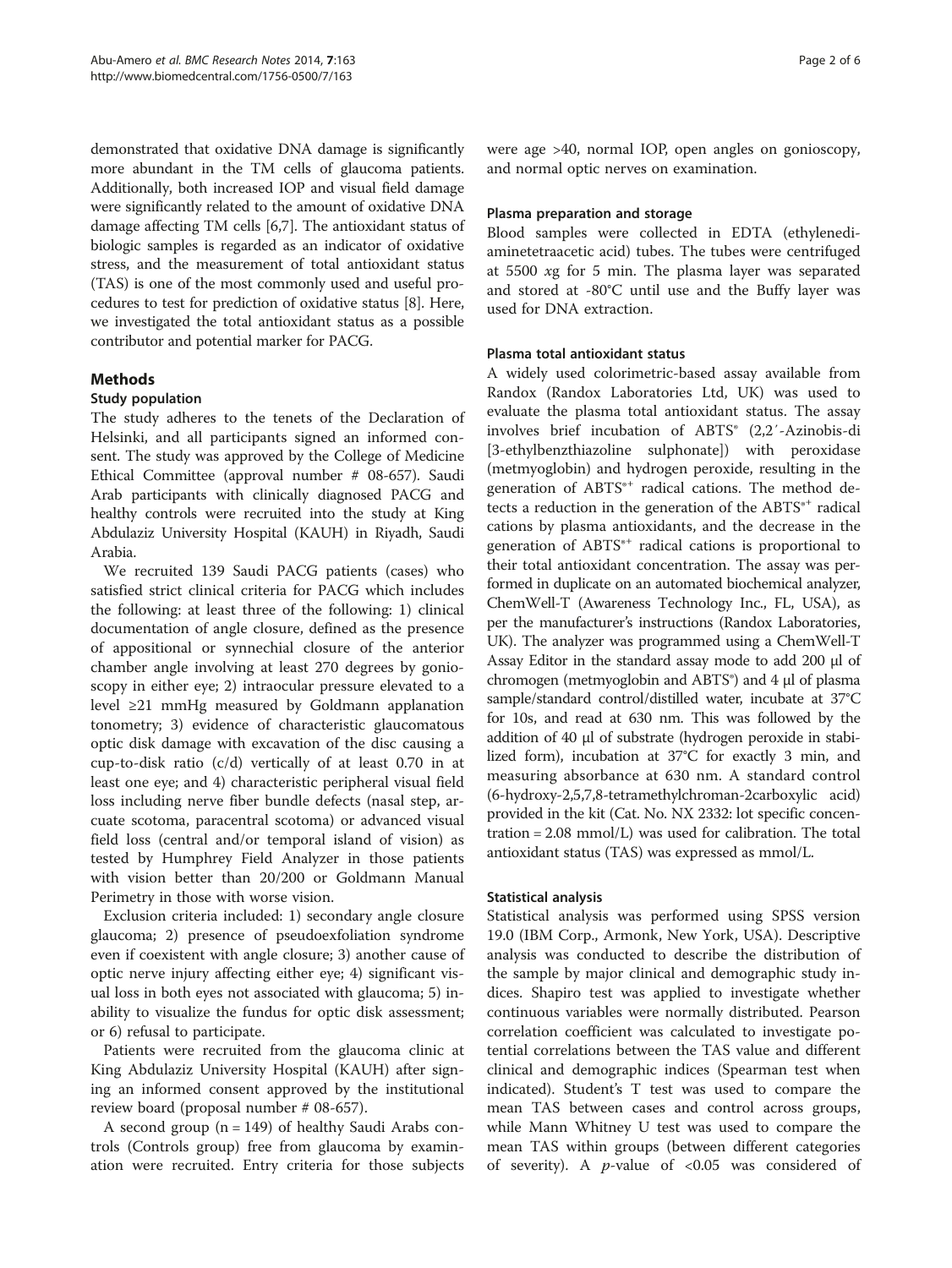<span id="page-2-0"></span>statistical significance, while all tests were supported by the corresponding 95% confidence intervals.

## Results

In the current study, we recruited a total number of 288 subjects in the age interval of 40 years and older; where 139 subjects were of confirmed clinical diagnosis as having PACG and were considered as cases, while other exactly matching 149 subjects were diagnosed as glaucoma free and were categorized in the current study as controls. Among the cases, 85 (61.2%) were males and 54 (38.8%) were females, while among controls; 91 (61.1%) were males and 58 (38.9%) were females. Comparing these two gender ratios, there were not statistically different ( $p = 0.988$ ). The mean ( $\pm SD$ ) age of cases was 63.1 ( $\pm$ 9.4), median; 64, range [40 – 87] while the mean  $(\pm SD)$  age of controls was 61.1  $(\pm 10.8)$ , median; 60, range [40 – 93]. This minor difference in the mean age (2 years) was not also statistically significant ( $p = 0.091$ ).

The mean (±SD) total antioxidant (TAS) level was slightly higher among cases;  $1$  ( $\pm$ 0.22) than controls; 0.97 (±0.43) with a mean difference of 0.038 (95% CI: - 0.041 – 0.116] however, insignificantly ( $p = 0.345$ ).

Moreover, in terms of glaucoma specific indices at the time of presentation; family history of glaucoma was founded in 12/139 (8.6%), while consanguinity was common among 6/139 (4.3%) of the total recruited subjects while 7 (5%) cases were unilateral and 132 (95%) were bilateral. The mean  $(\pm SD)$  age at first onset of the disease was 54.7 (±19.1), mean intraocular pressure (IOP) was 18.2 (±7.5); where 74/139 (53.2%) subjects are under antiglaucoma mediation, mean vertical cup/disc ratio (CDR); 0.68 (±0.23), mean number of antiglaucoma medications; 1.9 (±1.6), and LogMAR visual acuity; 0.65 (±0.81) (Table 1).

Table 1 Cases and controls, distributed per demographic and clinical indices at presentation

| Index             | Category | Case        | Control    | P value |
|-------------------|----------|-------------|------------|---------|
|                   |          | No. (%)     | No. (%)    |         |
| Gender            | Male     | 85 (61.2%)  | 91 (61.1%) | 0.988   |
|                   | Female   | 54 (38.8%)  | 58 (38.9%) |         |
|                   |          | Mean (SD)   | Mean (SD)  | P value |
| Age               |          | 63.1(9.4)   | 61.1(10.8) | 0.091   |
| <b>TAS</b>        |          | 1(0.22)     | 0.97(0.43) | 0.345   |
| Age at Onset      |          | 54.7 (19.1) | N/A        |         |
| <b>IOP</b>        |          | 18.2(7.5)   | N/A        |         |
| <b>CDR</b>        |          | 0.68(0.23)  | N/A        |         |
| No. of Mediations |          | 1.9(1.6)    | N/A        |         |
| LogMAR VA         |          | 0.65(0.81)  | N/A        |         |

TAS unit of measurement is mmol/L.

Meanwhile, assessment of other systemic clinical indices at presentation showed that there were a comorbidity of such diseases among cases as follows: 37/139 (26.6%) were diabetic, 35/139 (25.2%) were having hypertension, while hypercholesterolemia was found among 2 (1.4%) cases, coronary artery diseases in one (0.7%) case, only two cases were smokers, in addition to 4 other miscellaneous cases. Seventeen subjects (12.2%) were aware of having glaucoma, with a mean  $(\pm SD)$  awareness duration of 47.1 (±42.9) months. Among the glaucoma free group (controls): 51/149 (34.2%) were diabetic, and 54/ 149 (36.2%) were suffering hypertension. There was no statistically significant difference between cases and controls neither in the prevalence of diabetes mellitus nor in the prevalence of hypertension ( $p = 0.204$  and 0.059 espectively).

Table 2, shows the distribution of mean TAS level per different categories of demographic and clinical characteristics. Among cases, mean TAS concentration showed a statistically significant lower pattern among subjects

| Table 2 Distribution of mean TAS level per different |  |
|------------------------------------------------------|--|
| categories of demographic and clinical indices       |  |

| Index                | Category            | Case       | P value |  |
|----------------------|---------------------|------------|---------|--|
|                      |                     | Mean (SD)  |         |  |
| Age (years)          | $\leq 50$           | 0.96(0.25) | 0.297   |  |
|                      | >50                 | 1.1(0.22)  |         |  |
| Gender               | Male                | 1.04(0.2)  | 0.014   |  |
|                      | Female              | 0.95(0.23) |         |  |
| Age at Onset (years) | $\leq 50$           | 1.33(0.17) | 0.037   |  |
|                      | >50                 | 1.06(0.22) |         |  |
| Laterality           | Unilateral          | 0.98(0.23) | 0.728   |  |
|                      | Bilateral           | 1.01(0.22) |         |  |
| FH of Glaucoma       | <b>No</b>           | 1.02(0.22) | 0.010   |  |
|                      | Yes                 | 0.89(0.19) |         |  |
| Consanguinity        | <b>No</b>           | 1.01(0.22) | 0.106   |  |
|                      | Yes                 | 0.91(0.24) |         |  |
| <b>Diabetes</b>      | <b>No</b>           | 1.0(0.22)  | 0.949   |  |
|                      | Yes                 | 1.0(0.22)  |         |  |
| Hypertension         | <b>No</b>           | 0.99(0.21) | 0.258   |  |
|                      | Yes                 | 1.03(0.23) |         |  |
| <b>IOP</b>           | $\leq$ 21           | 1.02(0.21) | 0.350   |  |
|                      | >21                 | 0.99(0.12) |         |  |
| <b>CDR</b>           | $\leq 0.65$         | 1.03(0.21) | 0.338   |  |
|                      | > 0.65              | 0.99(0.22) |         |  |
| No. of Medications   | $\leq$ 2            | 1.01(0.23) | 0.231   |  |
|                      | > 2                 | 1.06(0.17) |         |  |
| LogMAR Vision        | $\leq$ 20/60 (0.48) | 0.99(0.22) | 0.136   |  |
|                      | $> 20/60$ (0.48)    | 1.04(0.23) |         |  |

TAS unit of measurement is mmol/L.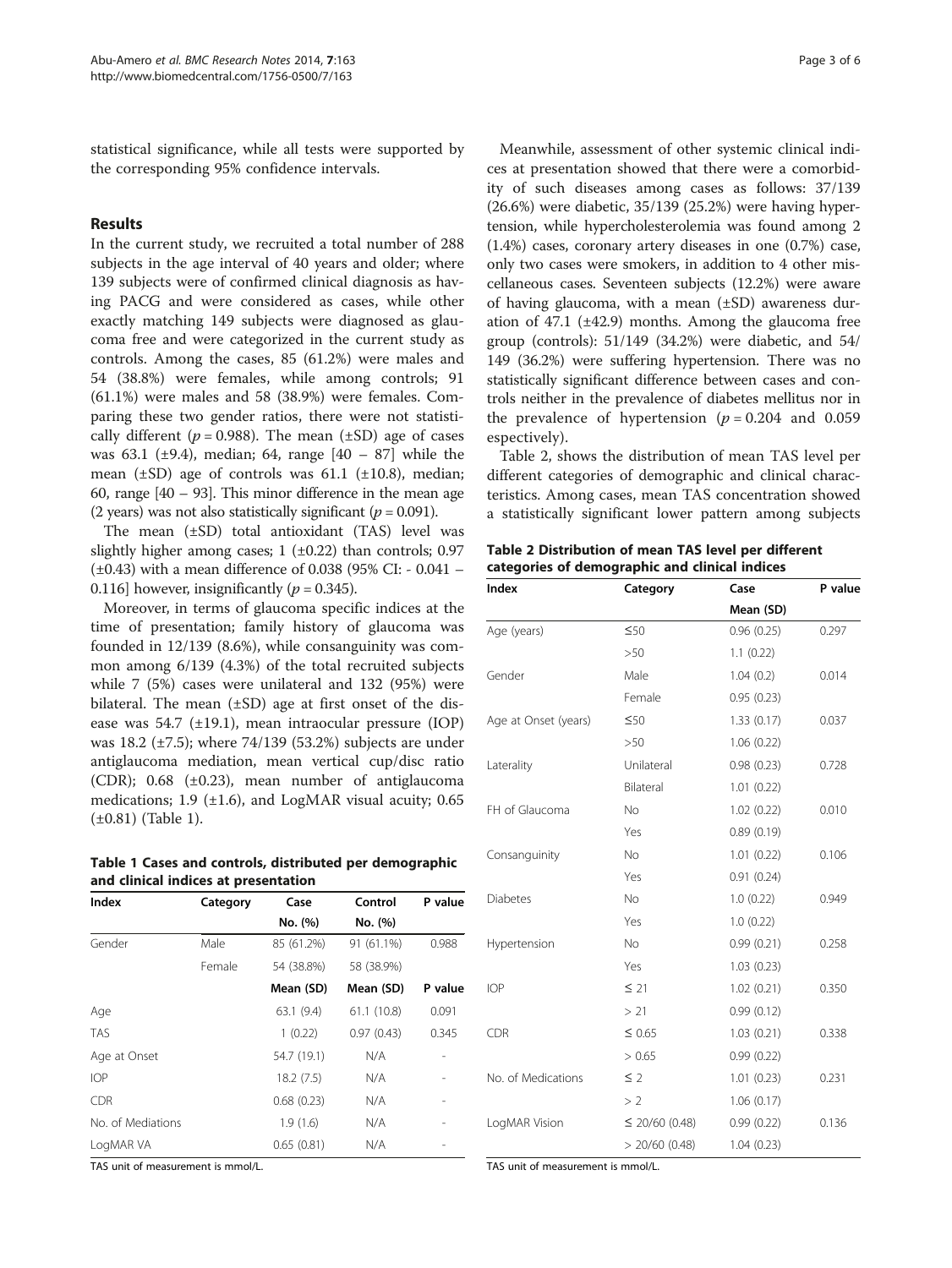with glaucoma onset at the age of  $\leq 50$  years ( $p = 0.037$ ) and female subjects ( $p = 0.014$ ) as well as having a family history of glaucoma ( $p = 0.010$ ). Nonetheless, there was no association with age groups, laterality, consanguinity, IOP, CDR, vision and numbness of antiglaucoma medication in addition to all the other systemic characteristics (Table [2](#page-2-0)).

Investigating the potential correlation between TAS concentration and the glaucoma indices, a statistically significant inverse correlation was detected between TAS concentration and IOP  $(R = -0.14, p = 0.037)$  (Figure 1). Meanwhile, TAS concentration was not significantly correlated to vertical CDR ( $R = -0.013$ ,  $p = 0.851$ ), while the correlation test was not applicable to other variables due to being not normally distributed.

#### Discussion and conclusions

We obtained plasma samples from 139 extensively diagnosed PACG patients and 149 controls. Our control group was carefully selected in terms of age, sex, ethnicity, smoking status and other diseases (diabetes, hypertension and hypercholesterolemia) which could influence TAS levels. The two groups were matching for those factors and this was of particular importance, as those factors can influence the TAS level, and thus can affect the results independent of the glaucoma status [[9](#page-5-0)].

We then proceeded with measurement of TAS levels in both groups. Although TAS level was higher in the Patient group compared to the controls, this difference was not statistically significant. This was in contrast to

our previous results where TAS level was decreased in a group of patients with psueduoexfoliation glaucoma (PEG) [\[10](#page-5-0)]. This may indicate that oxidative stress represented indirectly by the TAS levels, play a bigger role in case of PEG than for PACG. Oxidative stress which is linked strongly to mitochondrial abnormalities (such as decreased mitochondrial respiration, mtDNA mutations and mtDNA copy number alterations) were demonstrated in POAG and PEG cases but not in PACG, thus enforcing our current observation that oxidative stress may play a minor role in PACG development compared to other types of glaucoma. It is also possible that TAS decreased levels are more linked to particular clinical indices important for PACG rather than for the disease as a whole. Optic nerve injury in PACG has been attributed primarily to elevated IOP caused by anatomic changes in the anterior [[11\]](#page-5-0) and posterior [[12](#page-5-0)] globe, in contrast with the molecular and biochemical abnormalities suspected in POAG [\[13](#page-5-0)]. Perhaps for this reason, the role of oxidative stress in PACG has received limited attention demonstrated by the fact that this is the first study to investigate the TAS level in PACG patients. This is despite reports that PACG may be present in 3.9 million people around the world [[14\]](#page-5-0).

When we investigated the potential correlation between TAS and glaucoma indices, we found a statistically significant inverse correlation between TAS and IOP. This is interesting, since optic nerve injury in PACG is attributed primarily to elevated IOP.

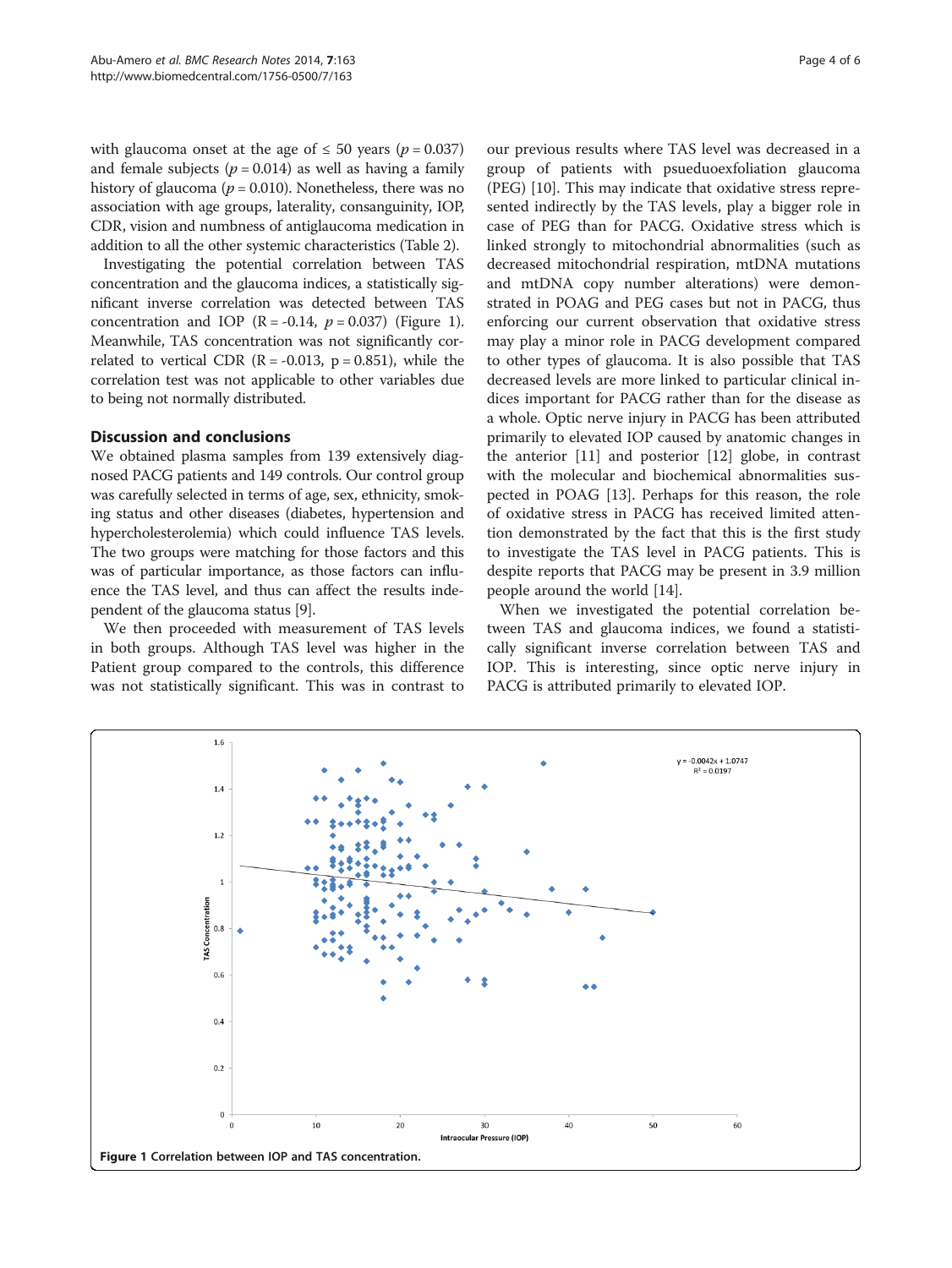<span id="page-4-0"></span>The literature shows inconsistent findings regarding antioxidant activity in serum and aqueous humor in glaucoma patients. Yildrim and colleagues studied 40 patients with glaucoma and found no association between glaucoma and systemic myeloperoxidase or catalase enzyme activity [\[15](#page-5-0)]. Yuki and colleagues found an increase in the serum total antioxidant status of patients with normal-tension glaucoma compared to matching controls [[16\]](#page-5-0). In contrast, Sorkhabi et al. showed that the serum level of TAS in patients with primary open angle glaucoma was lower than that of cataract controls [[17\]](#page-5-0). Gherghel and colleagues [[18\]](#page-5-0) concluded that glaucoma patients exhibit low levels of circulating glutathione, suggesting compromised oxidative defense. The only study of total reactive antioxidant potential (TRAP) and antioxidant enzymes in aqueous humor was performed by Ferreira and colleagues, and showed significantly decreased TRAP values and increased superoxide dismutase and glutathione peroxidase activity in glaucoma patients [[8\]](#page-5-0). The antioxidant defense system comprises a variety of molecules: enzymes such as superoxide dismutase, catalase, or glutathione peroxidase, that are capable of catalytically removing free radicals and other reactive species; proteins, such as transferrins or haptoglobins, that minimize the availability of pro-oxidants such as iron or copper ions; heat shock proteins that protect biomolecules against damage; and low-molecular mass molecules such as α-tocopherol, ascorbic acid, or glutathione capable of scavenging ROS and RNS. The composition of antioxidant defenses differs from tissue to tissue and from cell type to cell type [[19\]](#page-5-0). All of these compounds and more exist in human plasma. Antioxidants that can be found in human plasma vary, and can be summarized mainly in the following compounds: albumin, ceruloplasmin, ferritin, ascorbic acid, α-tocopherol, β-carotene, lycopene, reduced glutathione, bilirubin, glutathione peroxidase, uric acid, catalase, and superoxide dismutase [[20](#page-5-0)]. The exact mechanism of how oxidative stress contributes to glaucoma pathogenesis remains speculative. Glaucomatous optic neuropathy implies loss of retinal ganglion cells, including their axons, and a major tissue remodeling, especially in the optic nerve head. Although increased intraocular pressure is a major risk factor for glaucomatous optic neuropathy, there is little doubt that other factors such as ocular blood flow play a role as well [\[21\]](#page-5-0). Mechanisms leading to glaucomatous optic neuropathy are not yet clearly understood. There is, however, increasing evidence that both an activation of glial cells and oxidative stress in the axons may play an important role [\[22\]](#page-5-0). Glial cells may be activated by mechanical stress via activation of the epidermal growth-factor receptor, or by ischemic stress via an increase in endothelin.

We have to acknowledge the following limitations in our study. First, our total antioxidants method employed here measured the total antioxidant status and not a particular compound or byproduct. A detailed examination of those individual antioxidants separately might help to identify a particular antioxidant that is severely decreased and thus provide a new therapeutic agent for glaucoma. Second, the systemic decrease in antioxidants might not reflect the exact situation at the anterior segment structures, which are exposed to free radicals and thus more directly involved in the formation and development of glaucoma through the oxidative stress mechanism.

Since measurement of TAS levels in the plasma is usually straightforward and relatively not expensive, TAS level can be used routinely as a marker for PACG especially if our results are confirmed in different ethnicities and larger cohorts.

#### Abbreviations

c/d: Cup-to-disk ratio; EDTA: Ethylenediaminetetraacetic acid; H<sub>2</sub>O<sub>2</sub>: Hydrogen peroxide; IOP: Intra ocular pressure; KAUH: King Abdulaziz University Hospital; OR: Odds ratio; PACG: Primary angle closure glaucoma; POAG: Primary open angle glaucoma; TAS: Total antioxidant status; TRAP: Total reactive antioxidant potential.

#### Competing interests

The authors declare that they have no competing interests.

#### Authors' contributions

KKA Conception and design, or analysis and interpretation of data, drafting the article or revising it critically for important intellectual content and final approval of the version to be published; TAA Analysis and interpretation of data; AM Conception and design, or analysis and interpretation of data, drafting the article or revising it critically for important intellectual content and final approval of the version to be published; EAO conception and design, or analysis and interpretation of data; TS Analysis and interpretation of data; SAA Drafting the article or revising it critically for important intellectual content and final approval of the version to be published. All authors read and approved the final manuscript.

#### Acknowledgment

We would like to thank the Glaucoma Research Chair at King Saud University for funding this work.

#### Received: 30 July 2013 Accepted: 11 March 2014 Published: 19 March 2014

#### References

- Alsbirk P: Anterior chamber depth and primary angle-closure glacuoma. II. A genetic study. Acta Ophthalmol (Copenh) 1975, 53(3):436–439.
- 2. Nongpiur ME, Ku JY, Aung T: Angle closure glaucoma: a mechanistic review. Curr Opin Ophthalmol 2011, 22(2):96–101.
- 3. Abu-Amero KK, Gonzalez AM, Osman EA, Larruga JM, Cabrera VM, Al-Obeidan SA: Mitochondrial DNA lineages of African origin confer susceptibility to primary open-angle glaucoma in Saudi patients. Mol Vis 2011, 17:1468–1472.
- 4. Minckler PF D, Hung PT: Angle closure glaucoma-classification and racial variation. Asian J Ophthalmol 2001, 3(3,4):3-9.
- 5. Vithana EN, Khor CC, Qiao C, Nongpiur ME, George R, Chen LJ, Do T, Abu-Amero K, Huang CK, Low S, Tajudin LS, Perera SA, Cheng CY, Xu L, Jia H, Ho CL, Sim KS, Wu RY, Tham CC, Chew PT, Su DH, Oen FT, Sarangapani S, Soumittra N, Osman EA, Wong HT, Tang G, Fan S, Meng H, Huong DT, et al: Genome-wide association analyses identify three new susceptibility loci for primary angle closure glaucoma. Nat Genet 2012, 44(10):1142–1146.
- 6. Sacca SC, Izzotti A, Rossi P, Traverso C: Glaucomatous outflow pathway and oxidative stress. Exp Eye Res 2007, 84(3):389-399.
- 7. Izzotti A, Bagnis A, Sacca SC: The role of oxidative stress in glaucoma. Mutat Res 2006, 612(2):105–114.